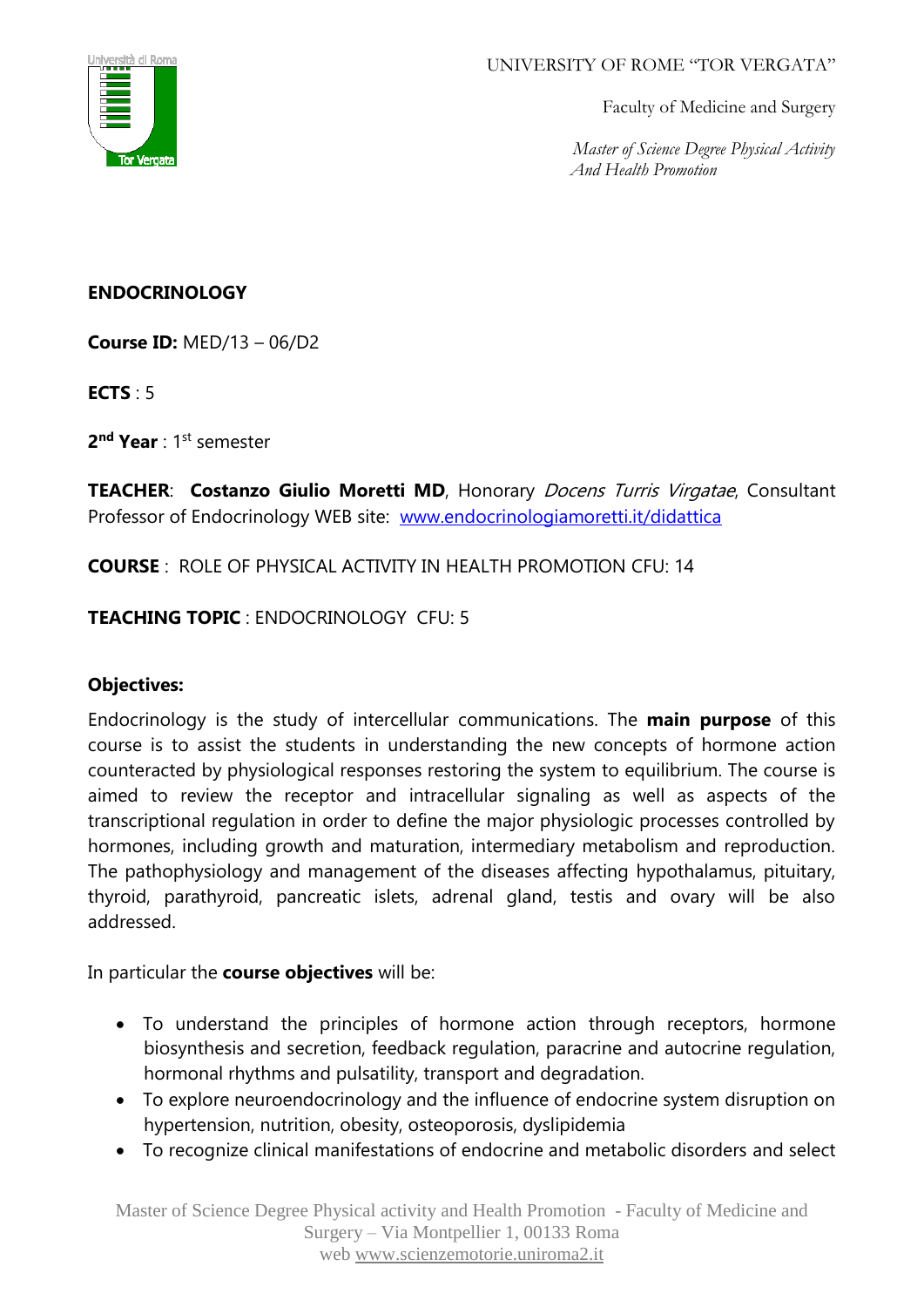

Faculty of Medicine and Surgery

 *Master of Science Degree Physical Activity And Health Promotion* 

among current options for diagnosis, management and therapy.

- To understand the pathogenesis and pathophysiology of endocrine diseases, identifying risk factors and strategies for prevention.
- To evaluate the guidelines related to either moderate and vigorous-intensity physical activity as benefit for neuroendocrine health.
- To review the novel mechanisms exerted by adipose and muscle tissues as endocrine systems in regulating energy homeostasis and body composition.

## **Program:**

- General introduction to Neuroendocrinology. How the Endocrine system responds to physical activity
- Type 1 and 2 diabetes mellitus and physical activity: exercise as novel strategy for treatment and prevention of this pandemic disease.
- Adrenal Glands and role of Corticosteroids in Health promotion and Physical Activity. Ethical discussion in the use of steroids and doping in Sports.
- Human Growth Hormone (HGH), Prolactin and Exercise. Physiological regulation and tissue synthesis.
- Role of Exercise in the activation of brown adipose tissue
- Thyroid and its responds after stress and physical activity.
- Physical activity in the prevention of metabolic syndrome and cardiovascular diseases

# **Suggested Bibliography**

P. Michael Conn. Endocrinology of Physical Activity and Sport. Second Edition, Naama Constantini, Anthony C Hackney Editors, Humana Press.

Shern L.Chew e David Leslie Endocrinologia Clinica e Diabete testo-atlante didattico Edizione Italiana di Andrea Fabbri e Costanzo Moretti, ed EMSI 2008

J. Larry Jameson and Leslie J De Groot Endocrinology Adult and Pediatric 7<sup>th</sup> Edition Elsevier 2016